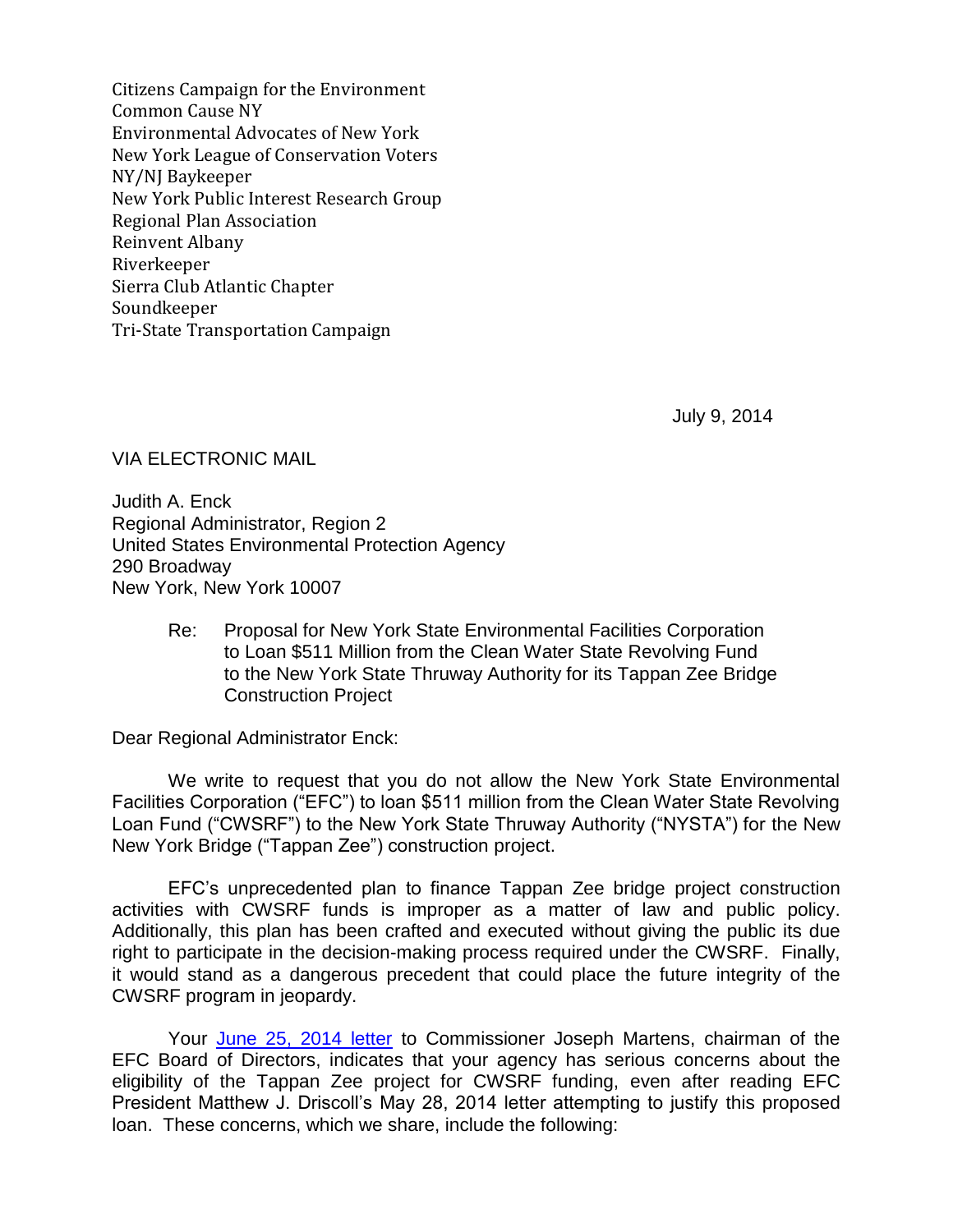Regional Administrator Judith A. Enck United States Environmental Protection Agency July 9, 2014 Page 2 of 10

- *EPA remains unconvinced of the eligibility for CWSRF funding of core bridge construction and demolition-related elements, such as construction trench dredging and dredged material disposal; armoring the construction trench with stone that destroys benthic habitat; and, construction of a pedestrian path.*
- *EPA is also unconvinced that the Tappan Zee loan meets applicable standards for public participation, in that EFC added the proposed project four months after finalization of the eligible projects list, or Intended Use Plan ("IUP"), without following legal requirements for public notice and comment, which it circumvented by calling this unprecedented \$511 Million loan merely a "*minor modification*" of the IUP.*
- *EPA has challenged EFC's claim that the Tappan Zee loan meets the applicable legal standard for basic project eligibility, which is that the work contemplated for funding must be "for implementation" of the NY-NJ Harbor and Estuary Management Plan. EPA observes, in this regard that the projects proposed for funding "appear to have, as a primary aim, the mitigation of problems created by an ongoing construction project."*
- *EPA also questions the propriety of making the proposed loan to a bridge project located 15 miles north of New York City with funds designated for improving wastewater treatment plants within New York City.*

June 25 EPA letter at pages 2-3.

 $\overline{a}$ 

Each of these concerns, as well as the others you raise in your June  $25<sup>th</sup>$  letter, require EPA not to allow EFC to make the Tappan Zee loan, as the loan is contrary to Sections 603, 605 and 606 of the Clean Water governing law and the December 2006 Amended and Restated Operating Agreement between EPA and EFC for the Organization and Administration of the New York State Revolving Loan Fund ("CWSRF Operating Agreement").

\* \* \* Since its inception, the CWSRF program has served as the nation's largest water quality financing source, helping communities across the country meet the goals of the Clean Water Act by improving water quality, protecting aquatic wildlife, protecting and restoring drinking water sources, and preserving our nation's waters for recreational use. In recent years, the CWSRF programs provided, on average, more than \$5 billion annually to fund water quality protection projects for wastewater treatment, nonpoint source pollution control, and watershed and estuary management. Over the last two and a half decades, the CWSRFs have provided over \$100 billion, funding more than 33,320 low-interest loans.<sup>1</sup>

<sup>&</sup>lt;sup>1</sup> See EPA, "Clean Water State Revolving Fund, 25 Years of Investment in Our Nation's Water Infrastructure," available at [http://water.epa.gov/grants\\_funding/cwsrf/cwsrf\\_index.cfm.](http://water.epa.gov/grants_funding/cwsrf/cwsrf_index.cfm)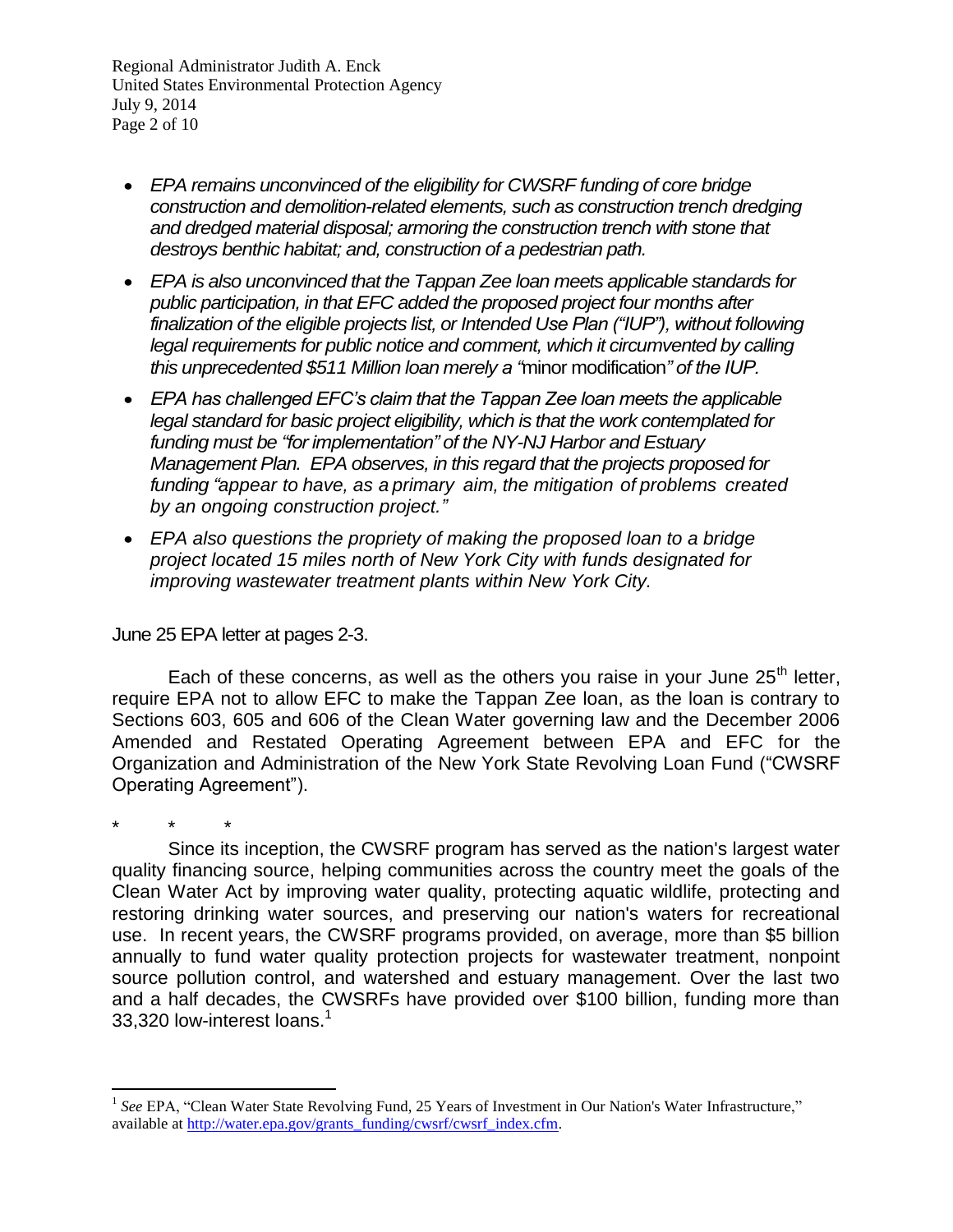Regional Administrator Judith A. Enck United States Environmental Protection Agency July 9, 2014 Page 3 of 10

While Governor Cuomo's desire to obtain no-interest and low-interest financing for the Tappan Zee Bridge construction project is certainly understandable, any suggestion by the Cuomo administration or NYSTA that such bridge construction expenses can accurately be characterized as fitting within the range of projects suitable for CWSRF funding is insupportable.

Indeed, our organizations are not aware of any instance where CWSRF funding has been made available by EPA, EFC or any state to finance costs associated with transportation infrastructure construction activities, such as the pre-construction dredging or demolition of the current Tappan Zee Bridge, as contemplated by EFC in this case.

Based upon the limited information that has been made available to the public about this proposal, we understand that the vast majority of the \$511 million loan would be utilized by NYSTA, *not* for the types of genuine environmentally beneficial projects for which CWSRF funds are appropriately made available, 2 *but rather* to finance a portion of the core costs of a transportation project, *i.e.*, general bridge construction and demolition work. These costs would include over \$100 million for construction-related dredging and dredge disposal, \$30 million for "armoring" the 12-foot deep dredged trench with stone and gravel, \$65 million for demolition and removal of the existing Tappan Zee Bridge, and \$67 million for a shared-use path. Over \$170 million in indirect costs for the Tappan Zee bridge project also is sought to be funded from this loan.

Indeed, it appears that at most only a few million of the \$511 million proposed financing would be utilized for genuine environmentally beneficial projects, and each of those projects has been expressly required as mitigation for the unavoidable adverse environmental impacts associated with the bridge construction and demolition project.

It bears noting that NYSTA's initial pre-application for the loan in question misrepresents itself on this last point. On NYSTA's May 30, 2014 proposed ["Project](http://www.riverkeeper.org/wp-content/uploads/2014/06/Project-Listing-Form-signed-by-NYSTA-May-30-2014.pdf)  [Listing Form",](http://www.riverkeeper.org/wp-content/uploads/2014/06/Project-Listing-Form-signed-by-NYSTA-May-30-2014.pdf) the project is defined as the "Water Quality Protection Elements of the New New York Bridge Project." An answer of "no" is given to the question whether NYSTA is "under an enforcement order, SPDES permit or other permit requiring construction of the project." In direct contravention of this claim, a [March 25, 2013](http://www.dec.ny.gov/docs/permits_ej_operations_pdf/tapzfnlprmt.pdf)  [permit](http://www.dec.ny.gov/docs/permits_ej_operations_pdf/tapzfnlprmt.pdf) issued by the New York State Department of Environmental Conservation *requires* that NYSTA implement almost all of the "Water Quality Protection Elements of the New New York Bridge Project" listed in the loan application.

\* \* \*

 $\overline{a}$ 

<sup>2</sup> *See* Clean Water Act § 603(c), 33 U.S.C. § 1383(c) (2006) [hereinafter "CWA"], "Projects Eligible for Assistance."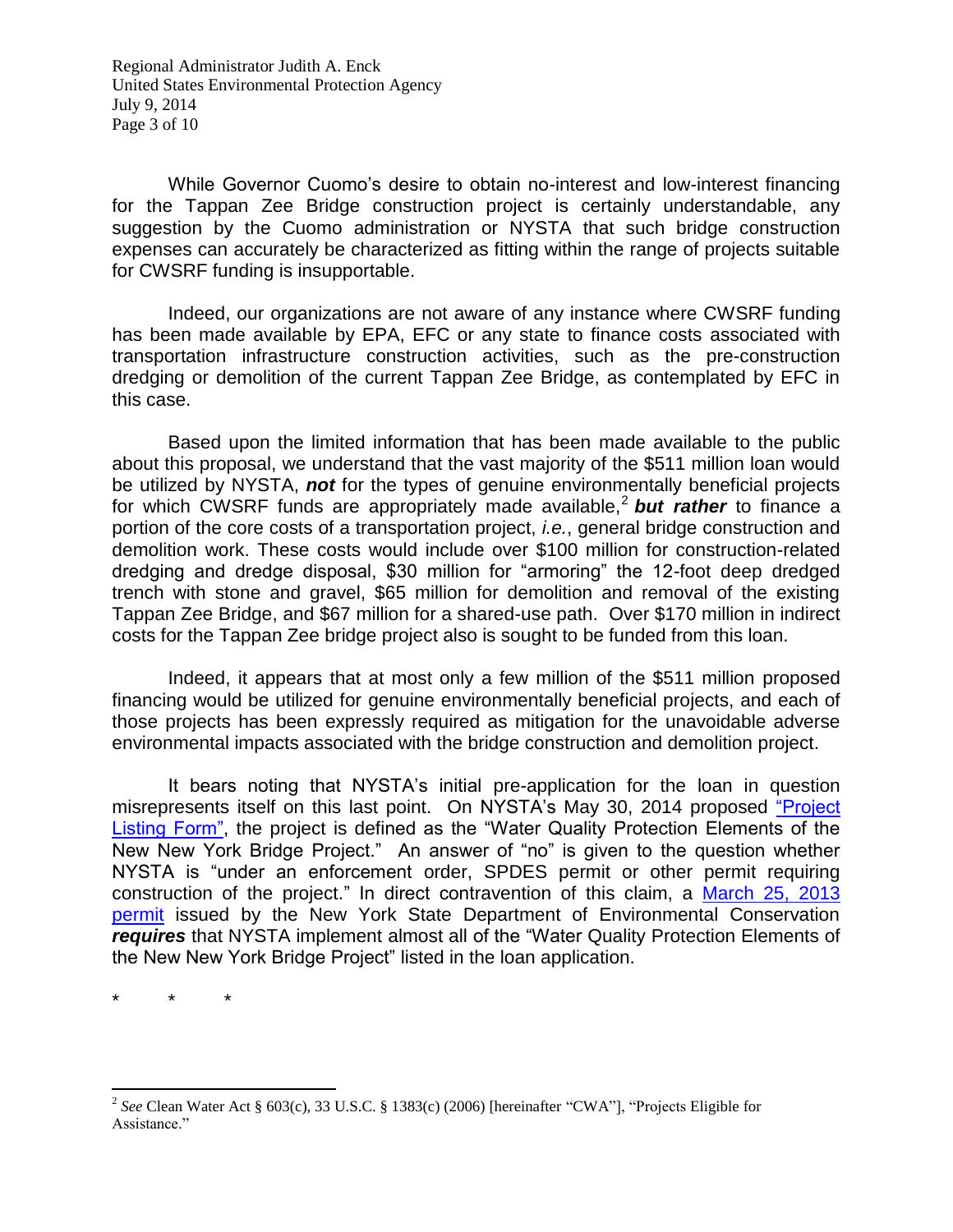Regional Administrator Judith A. Enck United States Environmental Protection Agency July 9, 2014 Page 4 of 10

The proposed Tappan Zee Bridge loan violates the Clean Water Act in several ways. The first is that it denies the public its due right to notice and comment on the proposed loan.

The Tappan Zee project loan was not on the list of eligible projects known as the 2014 IUP, when EFC finalized the IUP in February. Four months later, EFC attempted to insert the Tappan Zee project into the IUP, with absolutely no public notice or opportunity to comment, in direct contravention of Clean Water Act requirements found in EPA regulations codified at 40 C.F.R. §35.3150(c)], which require that the State's IUP contain a list of the "national estuary protection activities under sections . . . 320 of the Act that the State expects to fund from its SRF,"<sup>3</sup> and that the IUP "must be subjected to public comment and review before being submitted to EPA."<sup>4</sup>

The need for public review and comment on such an enormous, unprecedented and fundamentally-suspect proposal should have been readily apparent to EFC. Yet, EFC completely disregarded this important consideration, by purporting to amend the IUP just two weeks ago to include the Tappan Zee project, providing no public notice or opportunity to comment whatsoever. The State's claim, in its June 11, 2014 Environmental Notice Bulletin<sup>5</sup>, that adding a \$511 million nontraditional transportation infrastructure project such as the Tappan Zee Bridge to the CWSRF IUP Annual List is a "minor modification to the IUP" which does not require public notice or comment is both incorrect as a matter of law and fundamentally disrespectful to the individuals and groups involved in working to protect the Harbor and the Hudson River and assure the integrity of state and federal government operations.

\* \* \*

Additionally, NYSTA's proposal to utilize CWSRF financing for various project components associated with the construction of the new Tappan Zee Bridge and the demolition of the old bridge violates the substantive eligibility standard of federal law, because such projects are not among the "projects eligible for assistance" specified in Section 603(c) of the federal Clean Water Act.

The project components obviously do not fall within the first two categories set forth in the statute, *i.e.*, they are not "for construction of publicly owned treatment works," nor do they qualify as "implementation of a management program" established under CWA  $\S$  319. $^6$ 

l

 $3\,40$  C.F.R. § 35.3150(b)(1)(ii).

 $440$  C.F.R. § 35.3150(a).

<sup>5</sup> DEC, Environmental Notice Bulletin, June 11, 2014, *available at* [http://www.dec.ny.gov/enb/20140611\\_not0.html.](http://www.dec.ny.gov/enb/20140611_not0.html)

 $6$  CWA § 1383(c)(1) & (2).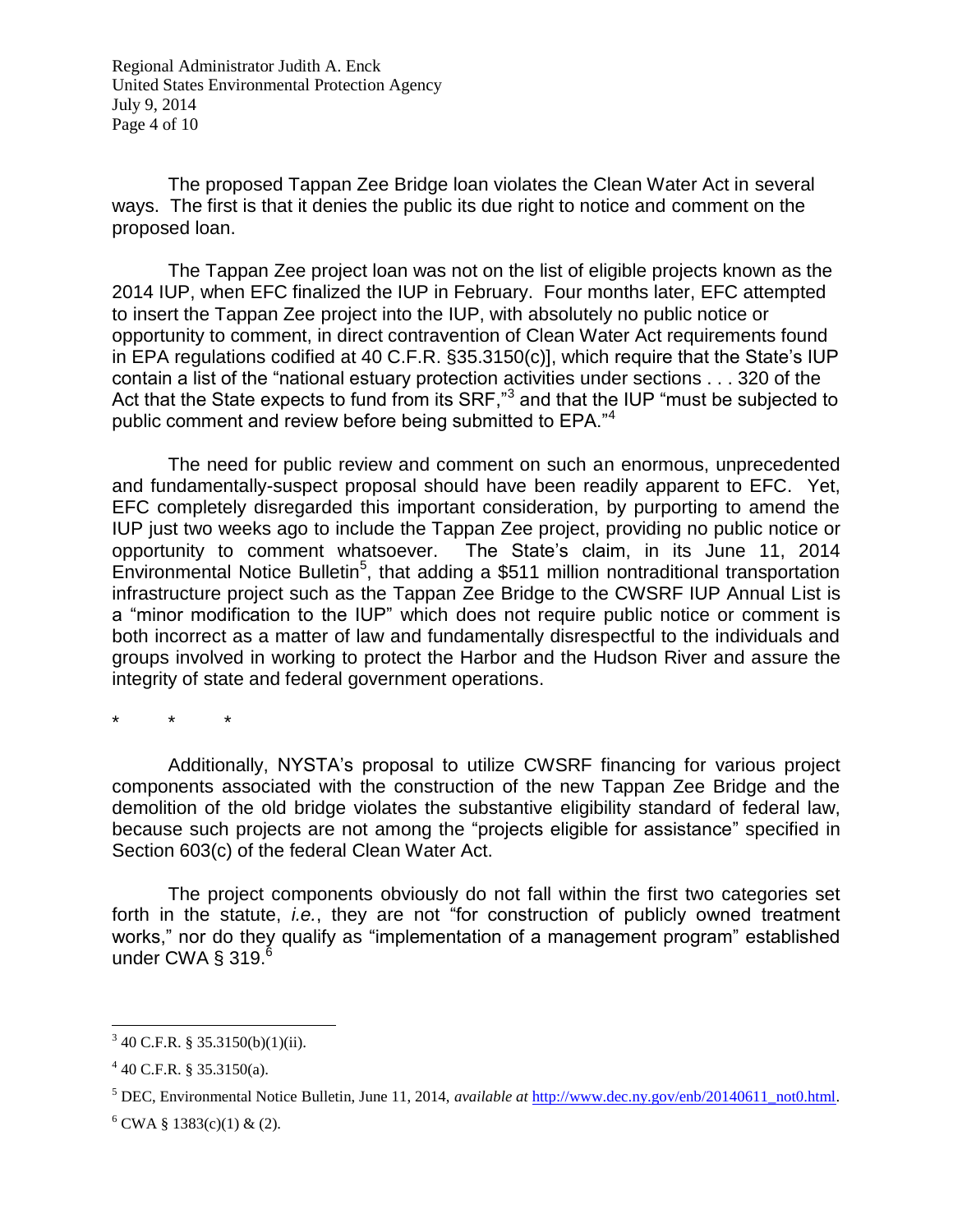Regional Administrator Judith A. Enck United States Environmental Protection Agency July 9, 2014 Page 5 of 10

It is our understanding that NYSTA purports to rely upon CWA  $\S$  603(c)(3), claiming that the Tappan Zee Bridge project components for which it seeks financing qualify as being "for development and implementation of a conservation and management plan" under CWA § 320. For the vast majority of the funds proposed to be loaned to NYSTA, this is just not true.

While a conservation and management plan exists for the New York/New Jersey Harbor Estuary—i.e., the Comprehensive Conservation and Management Plan  $({\degree}$ CCMP")<sup> $\prime$ </sup>—the CCMP was developed and adopted in 1996, so it should go without saying that the NYSTA's Tappan Zee Bridge construction and demolition projects are not intended for the CCMP's "development."

With respect to the "implementation" of the CCMP, the suggestion by NYSTA that an enormous transportation infrastructure project such as the Tappan Zee Bridge construction and demolition can be considered a project "for implementation" of that plan completely fails to pass muster. Not a single reference to the CCMP can be found in the Final Environmental Impact Statement ("FEIS") for the Tappan Zee Bridge construction project that was finalized in July  $2012.^8$  And, any suggestion that the components of the construction project for which financing is sought, which were all subject to review for their admittedly adverse impacts in the FEIS, are being done "for the . . . implementation" of the CCMP must be rejected.

Indeed, the vast majority of the Tappan Zee construction and demolition work now proposed for CWSRF funding, such as construction trench dredging, dredged material disposal and trench armoring, and demolition of the old bridge, are not part of any applicable estuary management plan. To the contrary, they were previously admitted by the state to be environmentally damaging activities, not beneficial ones.<sup>9</sup> In fact, the amount of dredging being done for this project was cut in half from original estimates, in order to **reduce** the adverse impact associated with that dredging, a fact Governor Cuomo celebrated in his [December 19, 2012 Press release](http://www.newnybridge.com/news/2012/2012-12-19-plan-approval.html) announcing the selection of the winning bidder to construct the new Tappan Zee bridge.

We are aware that Chairman Martens wrote to you on July 2, 2014, attempting to justify the eligibility of the Tappan Zee project for CWSRF funding by claiming, for example, that "removal of [dredged] sediments will reduce the overall mass of

l

<sup>&</sup>lt;sup>7</sup> The CCMP is available at  $\frac{http://www.harborestuary.org/about-planningdocs.htm.}$ 

 $8$  The FEIS is available at [http://www.newnybridge.com/documents/feis/index.html.](http://www.newnybridge.com/documents/feis/index.html)

 $9$  The Tappan Zee bridge project [Environmental Impact Statement](http://www.newnybridge.com/documents/feis/vol1/18-construction-impacts.pdf) says, in this regard:

*In-water construction activities such as dredging, armoring of the dredged channel, installation of cofferdams and bulkhead, driving of piles, and demolition of the existing bridge have the potential to affect aquatic biota, including threatened or endangered species, and significant habitat areas of the Hudson River (e.g., Significant Coastal Fish and Wildlife Habitat, U.S. Fish and Wildlife Service [USFWS] Significant Habitats, and Essential Fish Habitat [EFH]) within the study area. [EIS, Page 18-85]*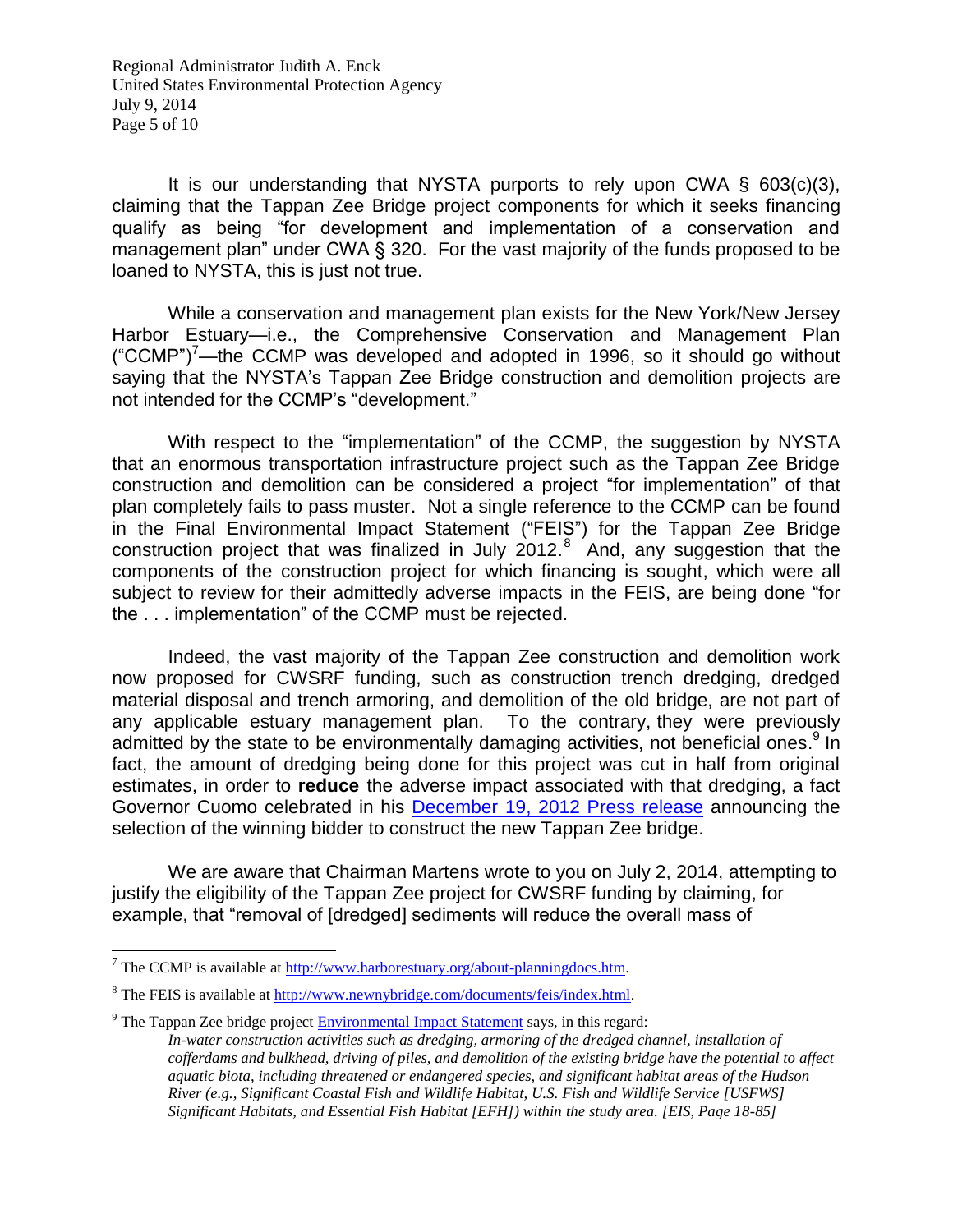Regional Administrator Judith A. Enck United States Environmental Protection Agency July 9, 2014 Page 6 of 10

contamination in the estuary." What Chairman Martens fails to point out is that the dredged material being removed to create the construction trench for the Tappan Zee bridge project is no different in contamination levels from surrounding areas in the Tappan Zee section of the Hudson; that this trench is not part of any remedial dredging plan; that the levels of contamination are not very high;<sup>10</sup> and that such low-level background contamination only goes a foot or two beneath the surface, in stark distinction to the 14-foot deep construction trench which NYSTA created specifically to accommodate deep-draft bridge construction barges.

Basic bridge building activities like construction trench dredging, trench armoring, demolition of the current Tappan Zee bridge, erection of a shared use path, etc, simply do not "implement" the plan to improve the New York-New Jersey Harbor & Estuary, which is known as the Comprehensive Conservation and Management Plan ("CCMP"). As the Citizens Advisory Committee (CAC) of the New York New Jersey Harbor & Estuary Program, an official government advisory committee established to support and advocate for the harbor and estuary, put it, in a [June 25 letter](http://www.riverkeeper.org/wp-content/uploads/2009/06/Letter-To-EFC-from-Citizens-Advisory-Committee-6-25-14.pdf) to EFC Board Chair Martens:

*It is our understanding that New York State Thruway Authority (NYSTA) intends to rely upon CWA § 603(c)(3), claiming that the Tappan Zee Bridge project components for which it seeks financing qualify as being "for development and implementation of a conservation and management plan" under CWA § 320. This is untrue for nearly all of the funds proposed to be loaned to NYSTA.*

*For NYSTA to suggest construction activities such as new bridge construction, dredging and demolition of the current Tappan Zee Bridge are projects that advance the CCMP is the exact opposite of the intent of the SRL program, which was meant to be used for improvements to wastewater treatment infrastructure and habitat protection.*

HEP CAC letter to Martens, dated June 25, 2014, at page 2.

In addition, the proposed EFC loan includes over \$170 million in "pro-rated project elements" - \$38.2 million in ancillary costs and \$132.1 million in development costs. None of the materials that we have seen from the EFC explain the justification for including a pro-rated portion of the overall Tappan Zee Bridge project costs in the CWSRF loan. Even if the \$340+ million in projects covered under the loan were eligible for the CWSRF – a position with which our groups strenuously disagree – we do not see how the EFC can possibly justify inflating this number by 50% by shoehorning an additional \$170 million in overall project costs into the loan.

 $\overline{a}$ <sup>10</sup> See [Tappan Zee Bridge EIS,](http://www.newnybridge.com/documents/feis/vol1/18-construction-impacts.pdf) at Page 18-77.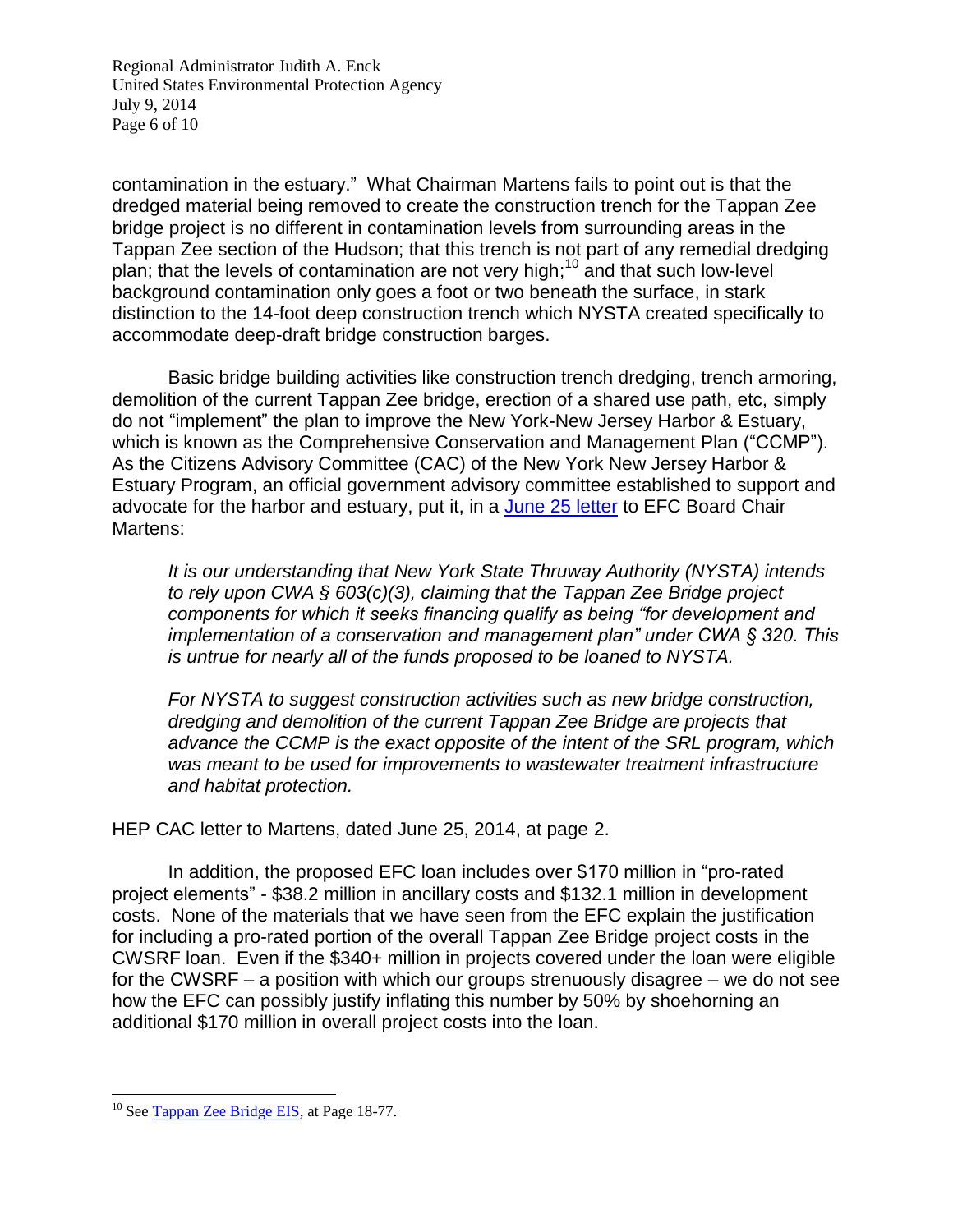Regional Administrator Judith A. Enck United States Environmental Protection Agency July 9, 2014 Page 7 of 10

Finally, if the Tappan Zee construction activities now at issue are paid for with federal estuary and clean water funds as now proposed, it will create a precedent, as admitted by EFC in a June 17<sup>th</sup> telephone conversation with Paul Gallay, President of Riverkeeper, that would allow other transportation infrastructure construction projects to receive loans that could take up any and all remaining funds in the state clean water revolving loan fund. This was the exact opposite of the intent of the Clean Water Act State Revolving Loan Program, which was meant to be used not for such projects but for improvements to wastewater treatment infrastructure, habitat improvement projects, and the like.

The public policy implications of allowing CWSRF funds to be siphoned off for transportation and other non-clean water projects are dire. New York State admits that the lack of funding for water quality projects in our state has reached "crisis" [proportions.](http://www.dec.ny.gov/chemical/48803.html) According to the 2013 Report Card for America's Infrastructure, published by the American Society of Civil Engineers, the State of New York has reported \$27 billion in drinking water infrastructure needs and \$29.7 billion in wastewater infrastructure needs over the next 20 years. $11$ 

Just last month, leaders in 126 Hudson Valley cities, towns and villages responded to a survey on infrastructure issues<sup>12</sup> by expressing significant concern over the state of their water infrastructure. In fact, 60% of them consider their water infrastructure as "needing work in the next three years" or "at risk of imminent failure."<sup>13</sup> Many of these leaders expressed concern that these limitations are constraining economic development opportunities and that new development would overtax already strained systems:

Our sewer plant needs to be expanded or a second plant needs to be built. Currently we are under a consent order with DEC and new hook ups are not allowed. This has caused a complete stop of all economic development in our town. Further our town has significant wetland issues which cause septic failures on a regular basis. Residents want to connect to the system but we are restricted. The infrastructure issue is real for us and it is a multimillion dollar problem.

-Town of Coxsackie Supervisor Alex Betke. [Patterns Report at p.2]

 $\overline{a}$ 

<sup>&</sup>lt;sup>11</sup> The 2013 Report Card for New York State is available at [http://www.infrastructurereportcard.org/a/#p/state](http://www.infrastructurereportcard.org/a/#p/state-facts/new-york)[facts/new-york.](http://www.infrastructurereportcard.org/a/#p/state-facts/new-york)

<sup>12</sup> Hudson Valley Pattern for Progress, *Infrastructure Planning and Investment: A Widening Gap*, May 2014, *available at* [http://pattern-for-progress.org/sites/default/files/2014%20Infrastructure%20report%20FINAL.pdf.](http://pattern-for-progress.org/sites/default/files/2014%20Infrastructure%20report%20FINAL.pdf)

 $13$  Id, at 2.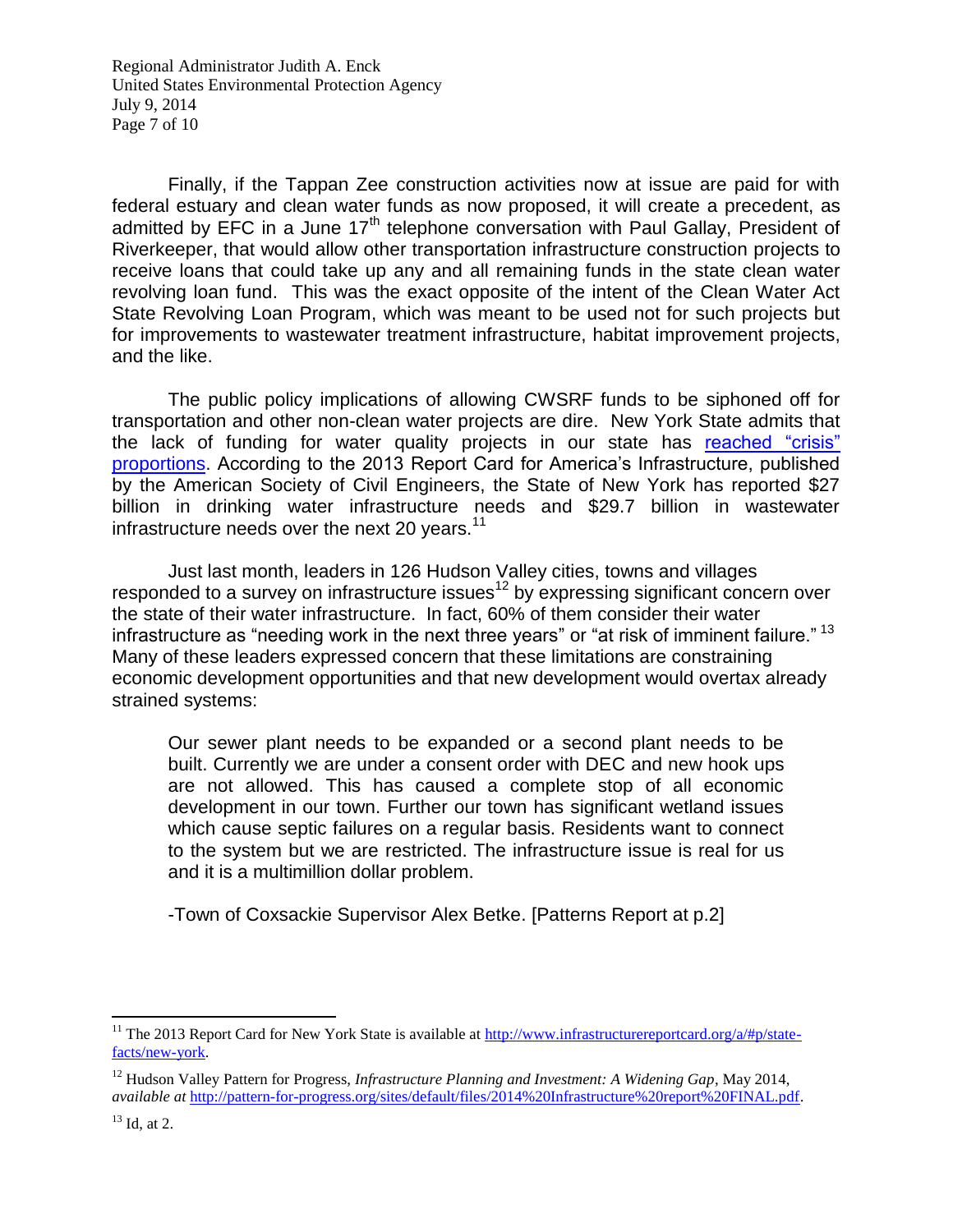Regional Administrator Judith A. Enck United States Environmental Protection Agency July 9, 2014 Page 8 of 10

Something clearly is wrong when municipality after municipality admits publicly their difficulties with respect to aging wastewater infrastructure and the inability to pay for upgrades, yet EFC is attempting to divert clean water infrastructure funding to bridge construction activities. Instead of seeking to fund transportation construction project activities with CWSRF money, EFC should be trying to figure out exactly how to help needy municipalities around the state to access funds that were intended by Congress and EPA to assist them with water quality infrastructure requirements.

\* \* \*

Finally, we are very concerned that the use of CWSRF funds to pay for a transportation project could lead to continued attacks on the federal CWSRF program. It is no secret that many members of the current Congress wish to dramatically slash EPA's budget, and evidence of such misuse of CWSRF funding earmarked by Congress for genuine water quality projects could be just the ammunition clean water adversaries seek to more effectively attack the state revolving fund program. It also seems clear to us from the [June 23, 2014 memo](http://www.riverkeeper.org/wp-content/uploads/2009/06/EFC-Board-Chair-letter-to-EPA-Administrator-McCarthy-June-23-2014.pdf) from Chairman Martens to EPA Administrator McCarthy that this will not be the last time New York seeks to uses CWSRF funds for infrastructure projects like the Tappan Zee Bridge.

**\* \* \***

 $\overline{a}$ 

As recognized in your own June 25, 2014 letter, and by the torrent of criticism for the proposed Tappan Zee bridge loan emanating from editorial boards across the state,<sup>14</sup> this is a matter of the utmost seriousness. New York State is claiming that the "broad mandate and inherent flexibility" of Clean Water Act funding authorizes it to make a loan for basic bridge construction activities that does not meet the letter or spirit of the Clean Water Act. This loan does not "tap the untapped potential" of the Clean Water Act loan program, as the state would have it. It would *degrade* that program, *rob* it of half a billion in funds needed to close a widening clean water infrastructure investment gap and stand as a *disastrous precedent* that will empower opposition to additional Clean Water Act funding.

<sup>&</sup>lt;sup>14</sup> Editorial criticism of the Tappan Zee bridge loan proposal has been withering. A [June 27 Journal News editorial](http://www.lohud.com/story/opinion/editorials/2014/06/27/editorial-tappan-zee-bridge-environmental-loans/11445917/) called it a "betrayal" of the public's right to know of and participate in the formation of plans for the financing of the new bridge, which "shames" the Governor's promise of transparency on this project. A [June 24 New York Times](http://www.nytimes.com/2014/06/25/opinion/the-tappan-zee-bridge-loan.html?module=Search&mabReward=relbias%3As%2C%5B%22RI%3A6%22%2C%22RI%3A17%22%5D&_r=0)  [Editorial](http://www.nytimes.com/2014/06/25/opinion/the-tappan-zee-bridge-loan.html?module=Search&mabReward=relbias%3As%2C%5B%22RI%3A6%22%2C%22RI%3A17%22%5D&_r=0) characterized it as a "threat" to proper funding of water infrastructure needs which has been "unnecessarily rushed" without proper public notice. A [July 1 Times Union editorial](http://blog.timesunion.com/opinion/a-muddy-clean-water-deal/29779/) calls it a "questionable use" of Clean Water Act funds which "sets a bad precedent**."** [A July 8 Watertown Daily Times Editorial](http://www.watertowndailytimes.com/article/20140708/OPINION/140709181) calls it "bad governance" and a "raid" on the CWSRF.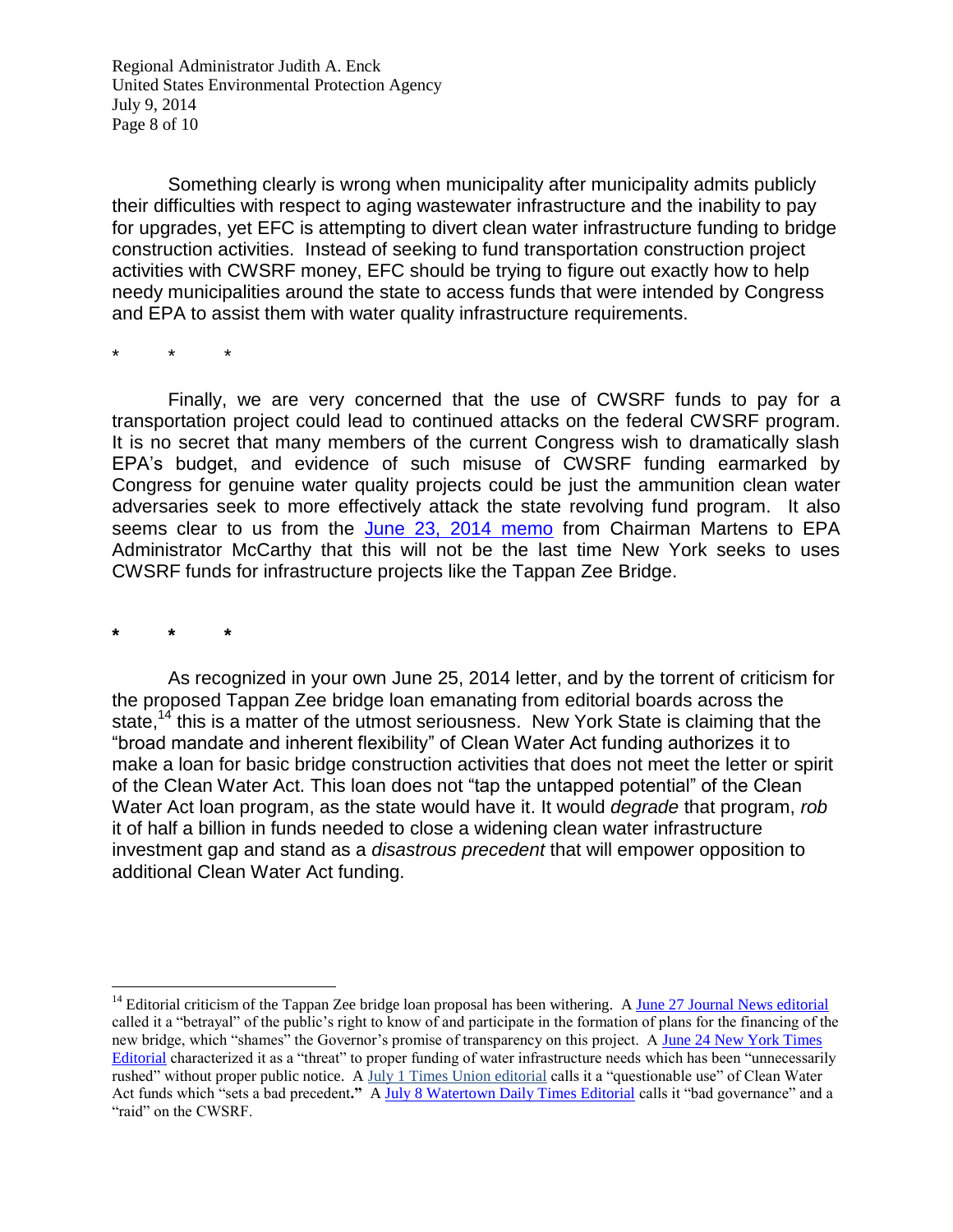Regional Administrator Judith A. Enck United States Environmental Protection Agency July 9, 2014 Page 9 of 10

EPA raised the right questions about the proposed Tappan Zee bridge CWSRF loan, in your June 25, 2014 letter to Chairman Joseph Martens, and it has received no satisfactory answer from the State. EPA should disallow the Tappan Zee bridge loan, as it violates both the letter and spirit of the Clean Water Act and would jeopardize the integrity of the CWSRF program. EPA must refuse to allow Clean Water Act funding to be misused in this way.

Respectfully yours,

/s/Adrienne Esposito Citizens Campaign for the Environment

/s/Susan Lerner Common Cause NY

/s/Peter Iwanowicz Environmental Advocates of New York

/s/Marcia Bystryn New York League of Conservation Voters

/s/Debbie Mans NY/NJ Baykeeper

/s/Laura Haight New York Public Interest Research Group

/s/Robert Yaro Regional Plan Association

/s/John Kaehny Reinvent Albany

/s/Paul Gallay Riverkeeper

/s/Roger Downs Sierra Club Atlantic Chapter

/s/Terry Backer Soundkeeper

/s/Veronica Vanterpool Tri-State Transportation Campaign